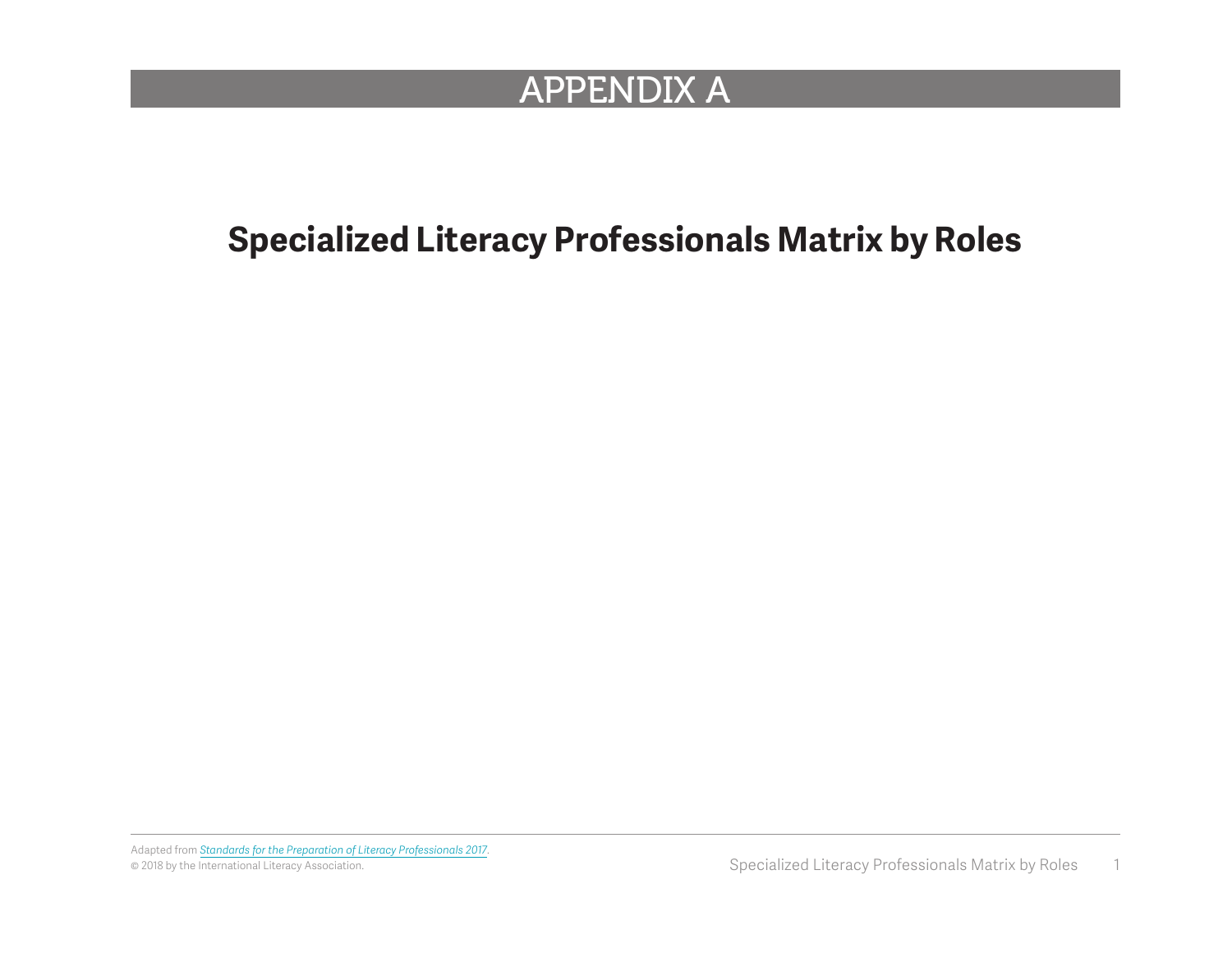| <b>READING/LITERACY SPECIALIST</b>                                                                                                                                                                                                                                                                                                                                                                                                              |                                                                                                                                                                                                                                                                                                                                                                             |                                                                                                                                                                                                                                                                                                                                                                                          |                                                                                                                                                                                                                                                                                                                                                                                               |                                                                                                                                                                                 |  |
|-------------------------------------------------------------------------------------------------------------------------------------------------------------------------------------------------------------------------------------------------------------------------------------------------------------------------------------------------------------------------------------------------------------------------------------------------|-----------------------------------------------------------------------------------------------------------------------------------------------------------------------------------------------------------------------------------------------------------------------------------------------------------------------------------------------------------------------------|------------------------------------------------------------------------------------------------------------------------------------------------------------------------------------------------------------------------------------------------------------------------------------------------------------------------------------------------------------------------------------------|-----------------------------------------------------------------------------------------------------------------------------------------------------------------------------------------------------------------------------------------------------------------------------------------------------------------------------------------------------------------------------------------------|---------------------------------------------------------------------------------------------------------------------------------------------------------------------------------|--|
| <b>Standard</b>                                                                                                                                                                                                                                                                                                                                                                                                                                 | <b>Component1</b>                                                                                                                                                                                                                                                                                                                                                           | <b>Component 2</b>                                                                                                                                                                                                                                                                                                                                                                       | <b>Component 3</b>                                                                                                                                                                                                                                                                                                                                                                            | <b>Component 4</b>                                                                                                                                                              |  |
| <b>STANDARD1:</b><br><b>FOUNDATIONAL KNOWLEDGE</b><br>Candidates demonstrate<br>knowledge of major theoretical,<br>conceptual, historical, and<br>evidence-based foundations of<br>literacy and language, the ways<br>in which they interrelate, and<br>the role of the reading/literacy<br>specialist in schools.                                                                                                                              | 1.1<br>Candidates demonstrate<br>knowledge of the major<br>theoretical, conceptual,<br>historical, and evidence-based<br>components of reading (e.g.,<br>concepts of print, phonological<br>awareness, phonics, word<br>recognition, fluency,<br>vocabulary, comprehension)<br>development throughout the<br>grades and its relationship with<br>other aspects of literacy. | 1.2<br>Candidates demonstrate<br>knowledge of the major<br>theoretical, conceptual,<br>historical, and evidence-based<br>aspects of writing development,<br>writing processes (e.g., revising,<br>audience), and foundational<br>skills (e.g., spelling, sentence<br>construction, word processing)<br>and their relationships with<br>other aspects of literacy.                        | 1.3<br>Candidates demonstrate<br>knowledge of theoretical,<br>conceptual, historical, and<br>evidence-based components<br>of language (e.g., language<br>acquisition, structure of<br>language, conventions of<br>standard English, vocabulary<br>acquisition and use,<br>speaking, listening, viewing,<br>visually representing) and<br>its relationships with other<br>aspects of literacy. | 1.4<br>Candidates demonstrate<br>knowledge of the historical and<br>evidence-based foundations<br>related to the role of the<br>reading/literacy specialist.                    |  |
| <b>STANDARD 2:</b><br><b>CURRICULUM AND</b><br><b>INSTRUCTION</b><br>Candidates use foundational<br>knowledge to design literacy<br>curricula to meet needs of<br>learners, especially those who<br>experience difficulty with<br>literacy; design, implement,<br>and evaluate small-group and<br>individual evidence-based<br>literacy instruction for learners;<br>collaborate with teachers to<br>implement effective literacy<br>practices. | 2.1<br>Candidates use foundational<br>knowledge to design, select,<br>critique, adapt, and evaluate<br>evidence-based literacy<br>curricula that meet the needs of<br>all learners.                                                                                                                                                                                         | 2.2<br>Candidates design, select,<br>adapt, teach, and evaluate<br>evidence-based instructional<br>approaches, using both<br>informational and narrative<br>texts, to meet the literacy needs<br>of whole class and groups<br>of students in the academic<br>disciplines and other subject<br>areas, and when learning to<br>read, write, listen, speak, view,<br>or visually represent. | 2.3<br>Candidates select, adapt, teach,<br>and evaluate evidence-based.<br>supplemental, and intervention<br>approaches and programs;<br>such instruction is explicit,<br>intense, and provides adequate<br>scaffolding to meet the literacy<br>needs of individual and small<br>groups of students, especially<br>those who experience difficulty<br>with reading and writing.               | 2.4<br>Candidates collaborate with<br>and coach school-based<br>educators in developing,<br>implementing, and evaluating<br>literacy instructional practices<br>and curriculum. |  |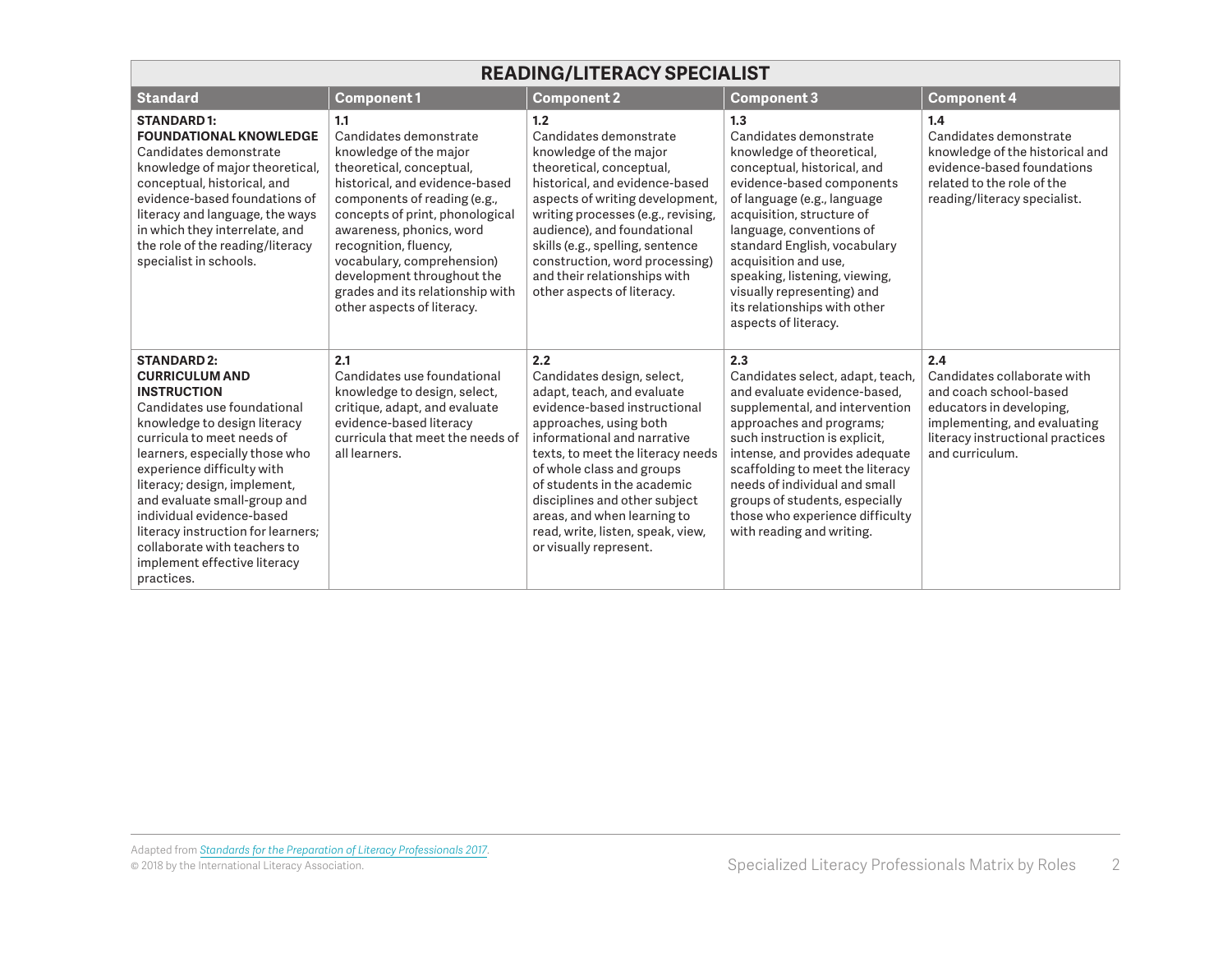| <b>READING/LITERACY SPECIALIST</b>                                                                                                                                                                                                                                                                                                                                                                                                                               |                                                                                                                                                                                                                                                                                                                                                           |                                                                                                                                                                                                                                          |                                                                                                                                                                                                                                                                               |                                                                                                                                                                                                                                                                                                       |  |
|------------------------------------------------------------------------------------------------------------------------------------------------------------------------------------------------------------------------------------------------------------------------------------------------------------------------------------------------------------------------------------------------------------------------------------------------------------------|-----------------------------------------------------------------------------------------------------------------------------------------------------------------------------------------------------------------------------------------------------------------------------------------------------------------------------------------------------------|------------------------------------------------------------------------------------------------------------------------------------------------------------------------------------------------------------------------------------------|-------------------------------------------------------------------------------------------------------------------------------------------------------------------------------------------------------------------------------------------------------------------------------|-------------------------------------------------------------------------------------------------------------------------------------------------------------------------------------------------------------------------------------------------------------------------------------------------------|--|
| <b>Standard</b>                                                                                                                                                                                                                                                                                                                                                                                                                                                  | <b>Component1</b>                                                                                                                                                                                                                                                                                                                                         | <b>Component 2</b>                                                                                                                                                                                                                       | <b>Component 3</b>                                                                                                                                                                                                                                                            | <b>Component 4</b>                                                                                                                                                                                                                                                                                    |  |
| <b>STANDARD 3:</b><br><b>ASSESSMENT AND</b><br><b>EVALUATION</b><br>Candidates understand, select,<br>and use valid, reliable, fair,<br>and appropriate assessment<br>tools to screen, diagnose,<br>and measure student<br>literacy achievement; inform<br>instruction and evaluate<br>interventions; assist teachers<br>in their understanding and<br>use of assessment results:<br>advocate for appropriate<br>literacy practices to relevant<br>stakeholders. | 3.1<br>Candidates understand<br>the purposes, attributes,<br>formats, strengths/limitations<br>(including validity, reliability,<br>inherent language, dialect,<br>cultural bias), and influences<br>of various types of tools in a<br>comprehensive literacy and<br>language assessment system<br>and apply that knowledge to<br>using assessment tools. | 3.2<br>Candidates collaborate with<br>colleagues to administer,<br>interpret, and use data for<br>decision making about student<br>assessment, instruction,<br>intervention, and evaluation<br>for individual and groups of<br>students. | 3.3<br>Candidates participate in and<br>lead professional learning<br>experiences to assist teachers<br>in selecting, administering,<br>analyzing, interpreting<br>assessments, and using results<br>for instructional decision<br>making in classrooms and<br>schools.       | 3.4<br>Candidates, using both written<br>and oral communication,<br>explain assessment results<br>and advocate for appropriate<br>literacy and language practices<br>to a variety of stakeholders,<br>including students,<br>administrators, teachers,<br>other educators, and parents/<br>guardians. |  |
| <b>STANDARD 4:</b><br><b>DIVERSITY AND EQUITY</b><br>Candidates demonstrate<br>knowledge of research, relevant<br>theories, pedagogies, and<br>essential concepts of diversity<br>and equity; demonstrate an<br>understanding of themselves<br>and others as cultural beings;<br>create classrooms and schools<br>that are inclusive and affirming;<br>advocate for equity at school,<br>district, and community levels.                                         | 4.1<br>Candidates demonstrate<br>knowledge of foundational<br>theories about diverse learners.<br>equity, and culturally responsive<br>instruction.                                                                                                                                                                                                       | 4.2<br>Candidates demonstrate<br>understanding of themselves<br>and others as cultural beings<br>through their pedagogy and<br>interactions with individuals<br>both within and outside of the<br>school community.                      | 4.3<br>Candidates create and<br>advocate for inclusive and<br>affirming classroom and school<br>environments by designing and<br>implementing instruction that<br>is culturally responsive and<br>acknowledges and values the<br>diversity in their school and in<br>society. | 4.4<br>Candidates advocate for<br>equity at school, district, and<br>community levels.                                                                                                                                                                                                                |  |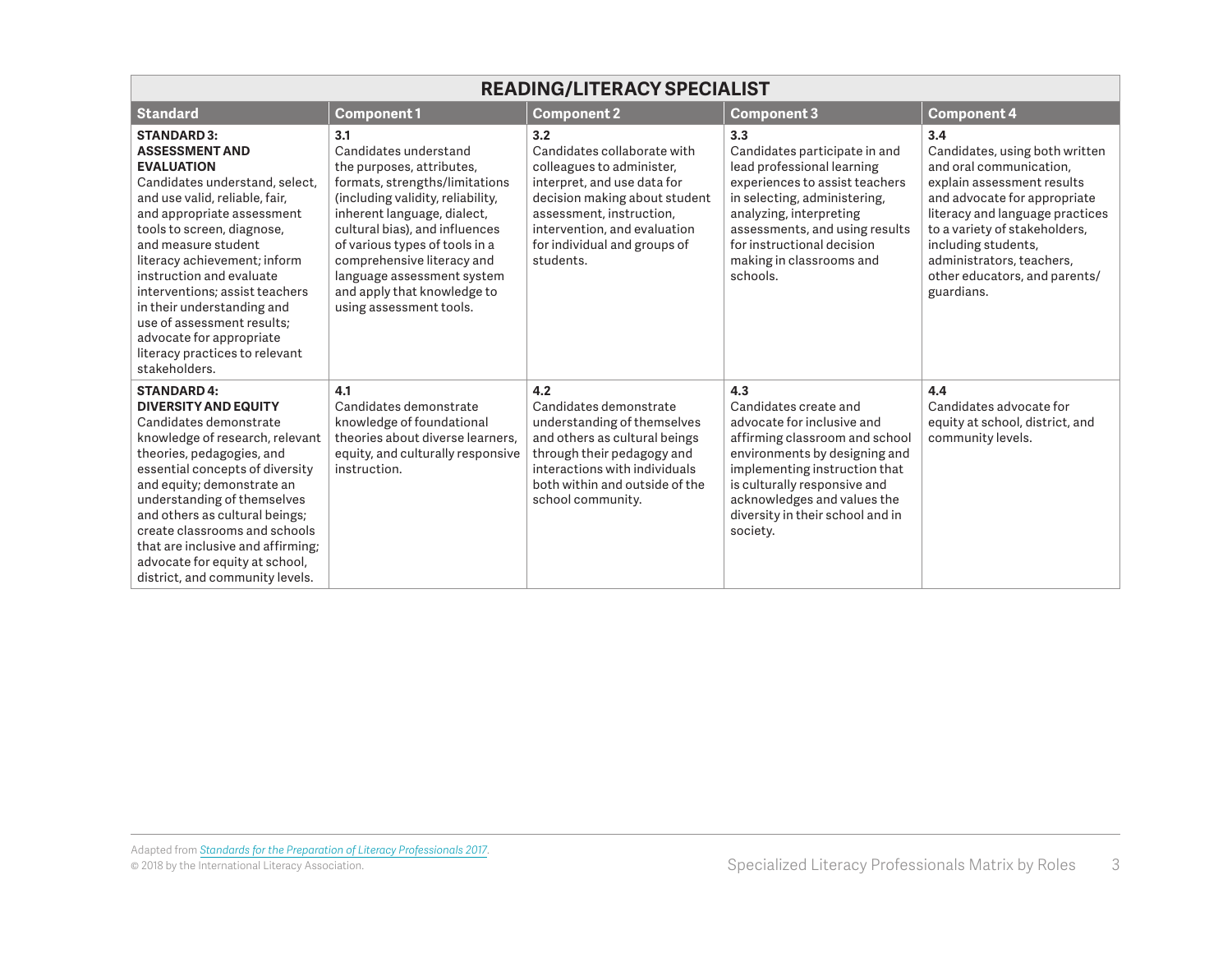| <b>READING/LITERACY SPECIALIST</b>                                                                                                                                                                                                                                                                                                                                                                                                                      |                                                                                                                                                                                                                                                                                                                                                                                                                                                        |                                                                                                                                                                                                                                           |                                                                                                                                                                               |                                                                                                                                                                                                                                                                                                                                                                                                                                                     |  |
|---------------------------------------------------------------------------------------------------------------------------------------------------------------------------------------------------------------------------------------------------------------------------------------------------------------------------------------------------------------------------------------------------------------------------------------------------------|--------------------------------------------------------------------------------------------------------------------------------------------------------------------------------------------------------------------------------------------------------------------------------------------------------------------------------------------------------------------------------------------------------------------------------------------------------|-------------------------------------------------------------------------------------------------------------------------------------------------------------------------------------------------------------------------------------------|-------------------------------------------------------------------------------------------------------------------------------------------------------------------------------|-----------------------------------------------------------------------------------------------------------------------------------------------------------------------------------------------------------------------------------------------------------------------------------------------------------------------------------------------------------------------------------------------------------------------------------------------------|--|
| <b>Standard</b>                                                                                                                                                                                                                                                                                                                                                                                                                                         | <b>Component1</b>                                                                                                                                                                                                                                                                                                                                                                                                                                      | <b>Component 2</b>                                                                                                                                                                                                                        | <b>Component 3</b>                                                                                                                                                            | <b>Component 4</b>                                                                                                                                                                                                                                                                                                                                                                                                                                  |  |
| <b>STANDARD 5:</b><br><b>LEARNERS AND THE LITERACY</b><br><b>ENVIRONMENT</b><br>Candidates meet the<br>developmental needs of all<br>learners and collaborate with<br>school personnel to use a variety<br>of print and digital materials to<br>engage and motivate all learners;<br>integrate digital technologies in<br>appropriate, safe, and effective<br>ways; foster a positive climate<br>that supports a literacy-rich<br>learning environment. | 5.1<br>Candidates, in consultation<br>with families and colleagues,<br>meet the developmental needs<br>of all learners (e.g., English<br>learners, those with difficulties<br>learning to read, the gifted),<br>taking into consideration<br>physical, social, emotional,<br>cultural, and intellectual<br>factors.                                                                                                                                    | 5.2<br>Candidates collaborate with<br>school personnel and provide<br>opportunities for student<br>choice and engagement with<br>a variety of print and digital<br>materials to engage and<br>motivate all learners.                      | 5.3<br>Candidates integrate digital<br>technologies into their literacy<br>instruction in appropriate, safe,<br>and effective ways and assist<br>colleagues in these efforts. | 5.4<br>Candidates facilitate efforts<br>to foster a positive climate<br>that supports the physical and<br>social literacy-rich learning<br>environment, including<br>knowledge of routines,<br>grouping structures, and social<br>interactions.                                                                                                                                                                                                     |  |
| <b>STANDARD 6:</b><br><b>PROFESSIONAL LEARNING</b><br><b>AND LEADERSHIP</b><br>Candidates demonstrate the<br>ability to be reflective literacy<br>professionals, who apply their<br>knowledge of adult learning<br>to work collaboratively with<br>colleagues; demonstrate their<br>leadership and facilitation<br>skills; advocate on behalf of<br>teachers, students, families,<br>and communities.                                                   | 6.1<br>Candidates demonstrate<br>the ability to reflect on their<br>professional practices, belong<br>to professional organizations,<br>and are critical consumers of<br>research, policy, and practice.                                                                                                                                                                                                                                               | 6.2<br>Candidates use their knowledge<br>of adult learning to engage in<br>collaborative decision making<br>with colleagues to design,<br>align, and assess instructional<br>practices and interventions<br>within and across classrooms. | 6.3<br>Candidates develop, refine, and<br>demonstrate leadership and<br>facilitation skills when working<br>with individuals and groups.                                      | 6.4<br>Candidates consult with<br>and advocate on behalf of<br>teachers, students, families,<br>and communities for effective<br>literacy practices and policies.                                                                                                                                                                                                                                                                                   |  |
| <b>STANDARD7:</b><br>PRACTICUM/CLINICAL<br><b>EXPERIENCES</b><br>Candidates complete supervised,<br>integrated, extended practica/<br>clinical experiences that include<br>intervention work with students<br>and working with their peers and<br>experienced colleagues; practica<br>include ongoing experiences<br>in school-based setting(s);<br>supervision includes observation<br>and ongoing feedback by<br>qualified supervisors.               | 7.1<br>Candidates work with individual<br>and small groups of students at<br>various grade levels to assess<br>students' literacy strengths<br>and needs, develop literacy<br>intervention plans, implement<br>instructional plans, create<br>supportive literacy learning<br>environments, and assess impact<br>on student learning. Settings<br>may include a candidate's own<br>classroom, literacy clinic, other<br>school, or community settings. | 7.2<br>Candidates collaborate<br>with and coach peers and<br>experienced colleagues to<br>develop, reflect on, and study<br>their own and others' teaching<br>practices.                                                                  | 7.3<br>Candidates have ongoing<br>opportunities for authentic,<br>school-based practicum<br>experiences.                                                                      | 7.4<br>Candidates receive supervision,<br>including observation (in-person,<br>computer assisted, or video<br>analysis) and ongoing feedback<br>during their practicum/clinical<br>experiences by supervisors who<br>understand literacy processes,<br>have literacy content knowledge,<br>understand literacy assessment<br>and evidence-based instructional<br>strategies and, preferably, have<br>experience as reading/literacy<br>specialists. |  |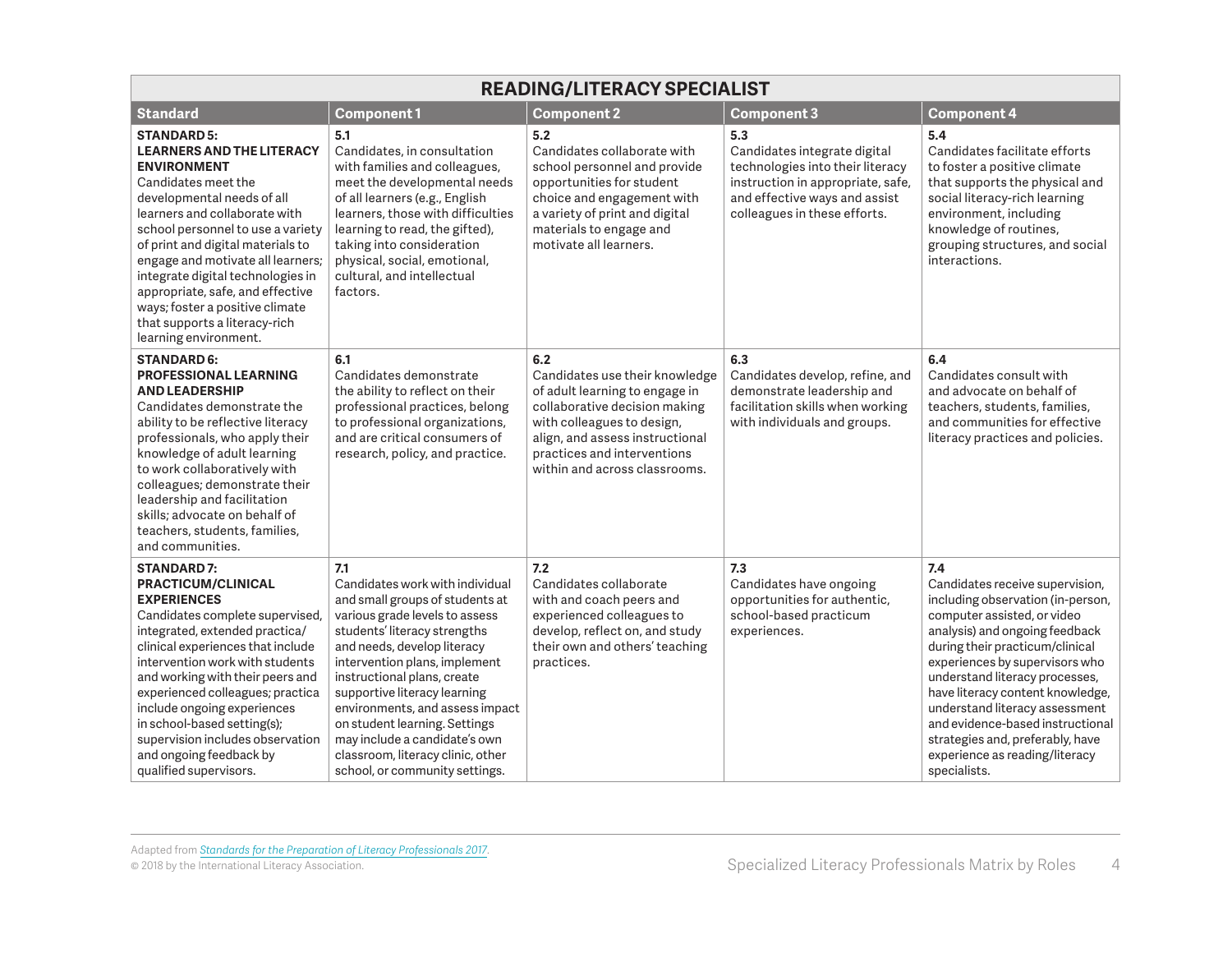| <b>LITERACY COACH</b>                                                                                                                                                                                                                                                                                                                                                                                                                                                                            |                                                                                                                                                                                                                                                                                                                                                                                                                                      |                                                                                                                                                                                                                                                                                                                                                                                         |                                                                                                                                                                                                                                                                                                            |                                                                                                                                                                                                                                                                                                                                                       |  |
|--------------------------------------------------------------------------------------------------------------------------------------------------------------------------------------------------------------------------------------------------------------------------------------------------------------------------------------------------------------------------------------------------------------------------------------------------------------------------------------------------|--------------------------------------------------------------------------------------------------------------------------------------------------------------------------------------------------------------------------------------------------------------------------------------------------------------------------------------------------------------------------------------------------------------------------------------|-----------------------------------------------------------------------------------------------------------------------------------------------------------------------------------------------------------------------------------------------------------------------------------------------------------------------------------------------------------------------------------------|------------------------------------------------------------------------------------------------------------------------------------------------------------------------------------------------------------------------------------------------------------------------------------------------------------|-------------------------------------------------------------------------------------------------------------------------------------------------------------------------------------------------------------------------------------------------------------------------------------------------------------------------------------------------------|--|
| <b>Standard</b>                                                                                                                                                                                                                                                                                                                                                                                                                                                                                  | <b>Component1</b>                                                                                                                                                                                                                                                                                                                                                                                                                    | <b>Component 2</b>                                                                                                                                                                                                                                                                                                                                                                      | <b>Component 3</b>                                                                                                                                                                                                                                                                                         | <b>Component 4</b>                                                                                                                                                                                                                                                                                                                                    |  |
| <b>STANDARD1:</b><br><b>FOUNDATIONAL KNOWLEDGE</b><br>Candidates demonstrate<br>knowledge of the major<br>theoretical, conceptual,<br>historical, and evidenced-based<br>foundations of literacy and<br>language and the ways in which<br>they interrelate; demonstrate<br>knowledge base of effective<br>schoolwide professional<br>learning; demonstrate<br>knowledge of research about<br>schoolwide literacy programs;<br>demonstrate understanding of<br>the role of the literacy coach.    | 1.1<br>Candidates demonstrate<br>knowledge of the major<br>theoretical, conceptual,<br>historical, and evidence-based<br>foundations of literacy and<br>language, including language<br>acquisition, reading, writing,<br>speaking, listening, viewing, and<br>visually representing from pre-K<br>through grade 12 and across<br>academic disciplines, including<br>connections and potential<br>integration for literacy learning. | 1.2<br>Candidates demonstrate<br>knowledge of major concepts,<br>theories, and evidence-based<br>foundations of effective<br>professional learning, adult<br>learning theory, school<br>change, community-school<br>partnerships, collaboration,<br>coaching, and leadership.                                                                                                           | 1.3<br>Candidates demonstrate<br>knowledge of major concepts,<br>theories, and evidence-based<br>foundations for developing,<br>implementing, and evaluating<br>schoolwide comprehensive<br>literacy instruction and<br>curriculum, including that of<br>disciplinary literacy, pre-K<br>through grade 12. | 1.4<br>Candidates demonstrate<br>knowledge of historical and<br>evidence-based foundations<br>related to the role of the<br>literacy coach and its<br>instructional and leadership<br>dimensions.                                                                                                                                                     |  |
| <b>STANDARD 2:</b><br><b>CURRICULUM AND</b><br><b>INSTRUCTION</b><br>Candidates develop, analyze,<br>and evaluate the school's<br>literacy curriculum; design,<br>implement, and evaluate<br>effective classroom literacy<br>instruction: collaborate with<br>and coach teachers to guide<br>teaching practices and improve<br>literacy learning of individuals<br>and groups of students;<br>facilitate or participate in efforts<br>to develop a vision and goals for<br>the literacy program. | 2.1<br>Candidates coach classroom<br>teachers and other<br>professionals in selecting,<br>designing, analyzing, and<br>evaluating the school's literacy<br>curriculum, aligned to state and<br>district standards.                                                                                                                                                                                                                   | 2.2<br>Candidates coach teachers<br>in designing, selecting,<br>implementing, and evaluating<br>evidence-based instructional<br>approaches, interventions,<br>and supplemental programs<br>that address the needs of<br>students and enable them<br>to be successful in various<br>settings (e.g., general classroom,<br>academic disciplines, other<br>subject areas, outside school). | 2.3<br>Candidates collaborate and<br>coach as a means of improving<br>teaching practices and<br>enhancing teachers' knowledge<br>and skills of evidence-based<br>classroom, supplemental, and<br>intervention approaches and<br>programs to improve student<br>learning.                                   | 2.4<br>Candidates, in collaboration<br>with school and district<br>personnel, facilitate efforts<br>to develop a vision and goals<br>for a comprehensive literacy<br>program, including across<br>the academic disciplines.<br>that reflects evidence-based<br>practices, and effective<br>integration of all dimensions<br>of language and literacy. |  |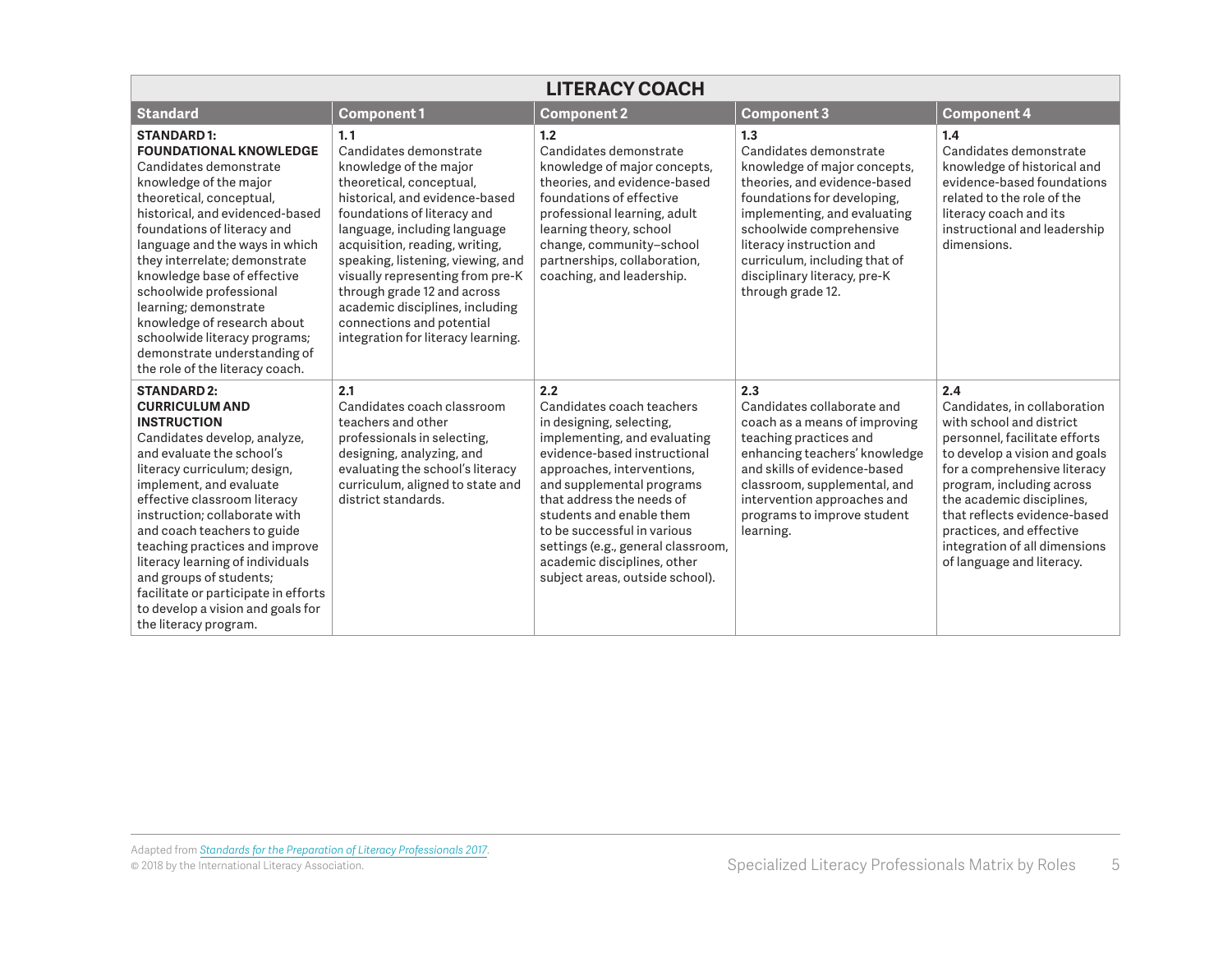| <b>LITERACY COACH</b>                                                                                                                                                                                                                                                                                                                                                                                                                                                                                                     |                                                                                                                                                                                                                                                                                    |                                                                                                                                                                                                                                                                                              |                                                                                                                                                                                                                                           |                                                                                                                                                                                                                                                                |  |
|---------------------------------------------------------------------------------------------------------------------------------------------------------------------------------------------------------------------------------------------------------------------------------------------------------------------------------------------------------------------------------------------------------------------------------------------------------------------------------------------------------------------------|------------------------------------------------------------------------------------------------------------------------------------------------------------------------------------------------------------------------------------------------------------------------------------|----------------------------------------------------------------------------------------------------------------------------------------------------------------------------------------------------------------------------------------------------------------------------------------------|-------------------------------------------------------------------------------------------------------------------------------------------------------------------------------------------------------------------------------------------|----------------------------------------------------------------------------------------------------------------------------------------------------------------------------------------------------------------------------------------------------------------|--|
| <b>Standard</b>                                                                                                                                                                                                                                                                                                                                                                                                                                                                                                           | <b>Component1</b>                                                                                                                                                                                                                                                                  | <b>Component 2</b>                                                                                                                                                                                                                                                                           | <b>Component 3</b>                                                                                                                                                                                                                        | <b>Component 4</b>                                                                                                                                                                                                                                             |  |
| <b>STANDARD 3:</b><br><b>ASSESSMENT AND</b><br><b>EVALUATION</b><br>Candidates foster teachers'/<br>specialists' knowledge of<br>assessment and assessment<br>tools to monitor student<br>progress; inform and evaluate<br>schoolwide instruction and<br>interventions; facilitate<br>professional learning and<br>school improvement initiatives;<br>disseminate and facilitate<br>schoolwide assessment<br>communication with relevant<br>stakeholders as a means of<br>advocating for effective literacy<br>practices. | 3.1<br>Candidates foster teachers'/<br>specialists' knowledge of<br>assessment by articulating,<br>explaining, and evaluating<br>factors and contextual<br>influences (e.g., culture,<br>language, bias) of assessments<br>within a comprehensive literacy<br>and language system. | 3.2<br>Candidates assist and<br>collaborate with school<br>leaders and teachers in<br>the administration and<br>interpretation of reliable and<br>valid assessment data to inform<br>classroom and schoolwide<br>decisions, instruction, and<br>interventions.                               | 3.3<br>Candidates facilitate<br>professional learning activities<br>that incorporate focused<br>analysis of assessment data<br>and goal setting across grade<br>levels, content areas, and school<br>improvement initiatives.             | 3.4<br>Candidates routinely share<br>and explain reports, in both<br>written and oral form, to<br>administrators, parents/<br>guardians, teachers/<br>specialists, and other<br>stakeholders and advocate<br>for effective literacy and<br>language practices. |  |
| <b>STANDARD 4:</b><br><b>DIVERSITY AND EQUITY</b><br>Candidates demonstrate<br>knowledge of foundational<br>theories, pedagogies, and<br>essential concepts of diversity<br>and equity as well as the ability<br>to apply this knowledge to their<br>daily practice of working with<br>teachers and students: facilitate<br>the operation of the school's<br>literacy program; advocate for<br>change in education practices<br>and institutional structures<br>that are inherently biased or<br>prejudiced.              | 4.1<br>Candidates demonstrate<br>knowledge of foundational<br>theories, pedagogies, and<br>essential concepts of diversity<br>and equity.                                                                                                                                          | 4.2<br>Candidates recognize their own<br>cultures, belief systems, and<br>potential biases and participate<br>in and facilitate teacher<br>engagement in both personal<br>and systematic reflective<br>practice to recognize teachers'<br>cultures, belief systems, and<br>potential biases. | 4.3<br>Candidates collaborate with<br>teachers in creating, analyzing,<br>transforming, and implementing<br>diverse learning experiences<br>that are culturally responsive<br>and link school, home, and<br>community literacy knowledge. | 4.4<br>Candidates advocate for<br>change in school and societal<br>practices and structures<br>that are inherently biased or<br>prejudiced against certain<br>groups.                                                                                          |  |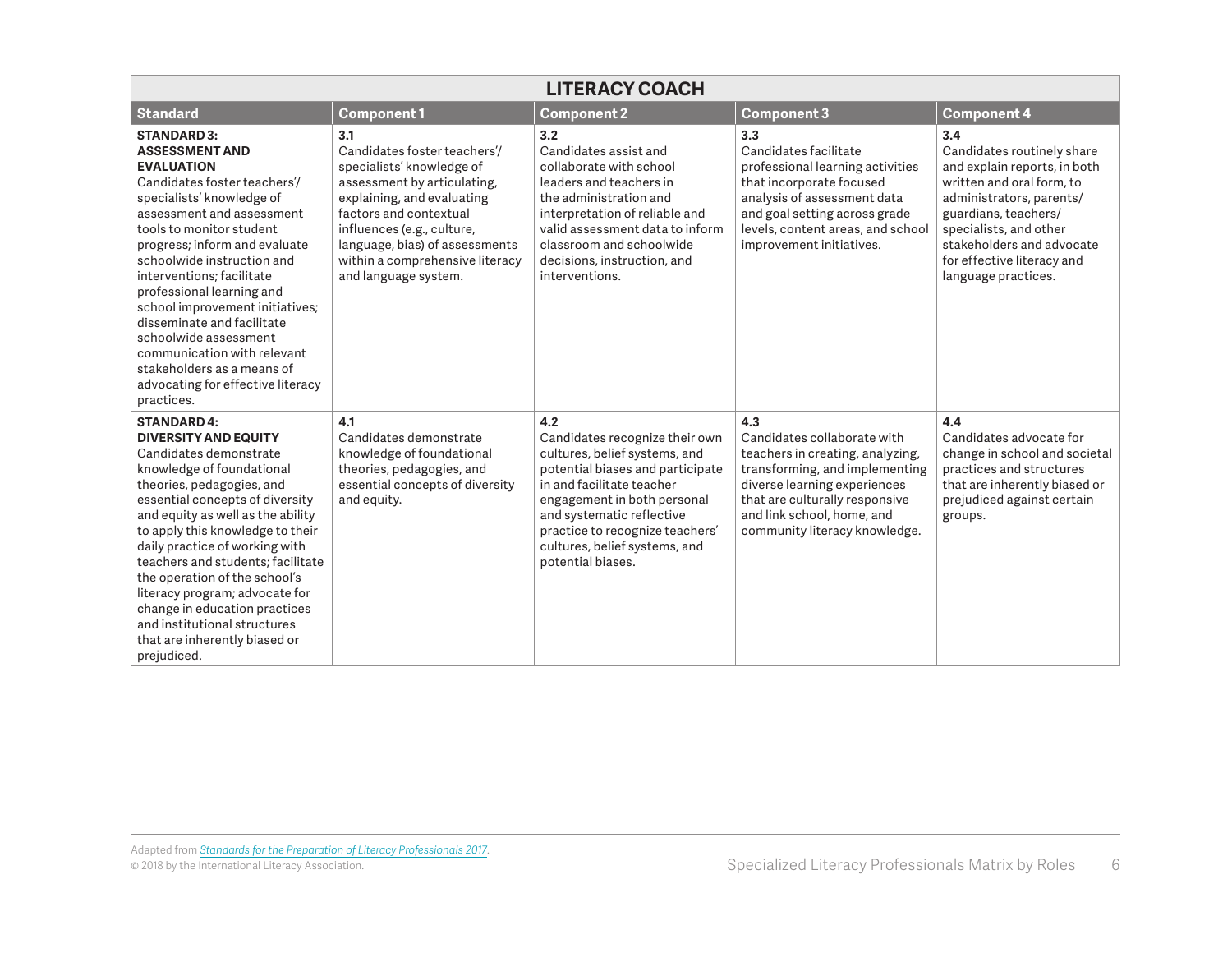| <b>LITERACY COACH</b>                                                                                                                                                                                                                                                                                                                                                                                                                                                                                        |                                                                                                                                                                                                                       |                                                                                                                                                                                                                                                                                                                              |                                                                                                                                                                                                                                                                                                                      |                                                                                                                                                                                                                                                |  |
|--------------------------------------------------------------------------------------------------------------------------------------------------------------------------------------------------------------------------------------------------------------------------------------------------------------------------------------------------------------------------------------------------------------------------------------------------------------------------------------------------------------|-----------------------------------------------------------------------------------------------------------------------------------------------------------------------------------------------------------------------|------------------------------------------------------------------------------------------------------------------------------------------------------------------------------------------------------------------------------------------------------------------------------------------------------------------------------|----------------------------------------------------------------------------------------------------------------------------------------------------------------------------------------------------------------------------------------------------------------------------------------------------------------------|------------------------------------------------------------------------------------------------------------------------------------------------------------------------------------------------------------------------------------------------|--|
| <b>Standard</b>                                                                                                                                                                                                                                                                                                                                                                                                                                                                                              | <b>Component1</b>                                                                                                                                                                                                     | <b>Component 2</b>                                                                                                                                                                                                                                                                                                           | <b>Component 3</b>                                                                                                                                                                                                                                                                                                   | <b>Component 4</b>                                                                                                                                                                                                                             |  |
| <b>STANDARD 5:</b><br><b>LEARNERS AND THE LITERACY</b><br><b>ENVIRONMENT</b><br>Candidates support and<br>facilitate colleagues' ability to<br>meet the developmental needs<br>of all learners; use a variety<br>of digital and print materials<br>to engage and motivate all<br>learners; integrate digital<br>technologies in appropriate,<br>safe, and effective ways;<br>foster a positive climate that<br>supports a literacy-rich learning<br>environment.                                             | 5.1<br>Candidates guide colleagues<br>to meet the developmental<br>needs of all learners, taking<br>into consideration physical,<br>social, emotional, cultural, and<br>intellectual factors.                         | 5.2<br>Candidates facilitate teachers'<br>use of a variety of digital and<br>print materials that engage and<br>motivate learners, and optimize<br>access to materials that<br>increase student choice and<br>support school goals.                                                                                          | 5.3<br>Candidates facilitate and coach<br>teachers in their efforts to<br>integrate digital technologies in<br>appropriate, safe, and effective<br>ways.                                                                                                                                                             | 5.4<br>Candidates provide support<br>to and coach teachers in<br>developing a physical and<br>social literacy-rich learning<br>environment that includes<br>appropriate routines,<br>grouping structures, and<br>positive social interactions. |  |
| <b>STANDARD 6:</b><br><b>PROFESSIONAL LEARNING</b><br><b>AND LEADERSHIP</b><br>Candidates demonstrate<br>ability to be reflective literacy<br>professionals who critically<br>analyze and synthesize research,<br>policy, and promising practices;<br>apply their knowledge of adult<br>learning to work collaboratively<br>with individuals and groups<br>of colleagues; demonstrate<br>their leadership and coaching<br>skills: advocate on behalf of<br>teachers, students, families, and<br>communities. | 6.1<br>Candidates reflect on their<br>work, belong to professional<br>organizations, and as critical<br>consumers of research, policy,<br>and practices, share findings<br>with colleagues and other<br>stakeholders. | 6.2<br>Candidates design, facilitate,<br>and lead professional learning<br>experiences for groups<br>(e.g., data team meetings,<br>professional learning<br>communities, grade-level teams,<br>academic department teams,<br>workshops), using collaborative<br>data collection, analysis, and<br>decision-making processes. | 6.3<br>Candidates use their knowledge<br>of adult learning and leadership<br>to support teacher inquiry and<br>reflectivity by using coaching<br>tools and processes (e.g.,<br>modeling, problem solving,<br>observation-feedback cycles,<br>coteaching) in their work<br>with individual and groups of<br>teachers. | 6.4<br>Candidates facilitate and<br>work with teachers and other<br>school leaders to advocate<br>on behalf of students.<br>families, and communities for<br>effective literacy programs,<br>practices, and policies.                          |  |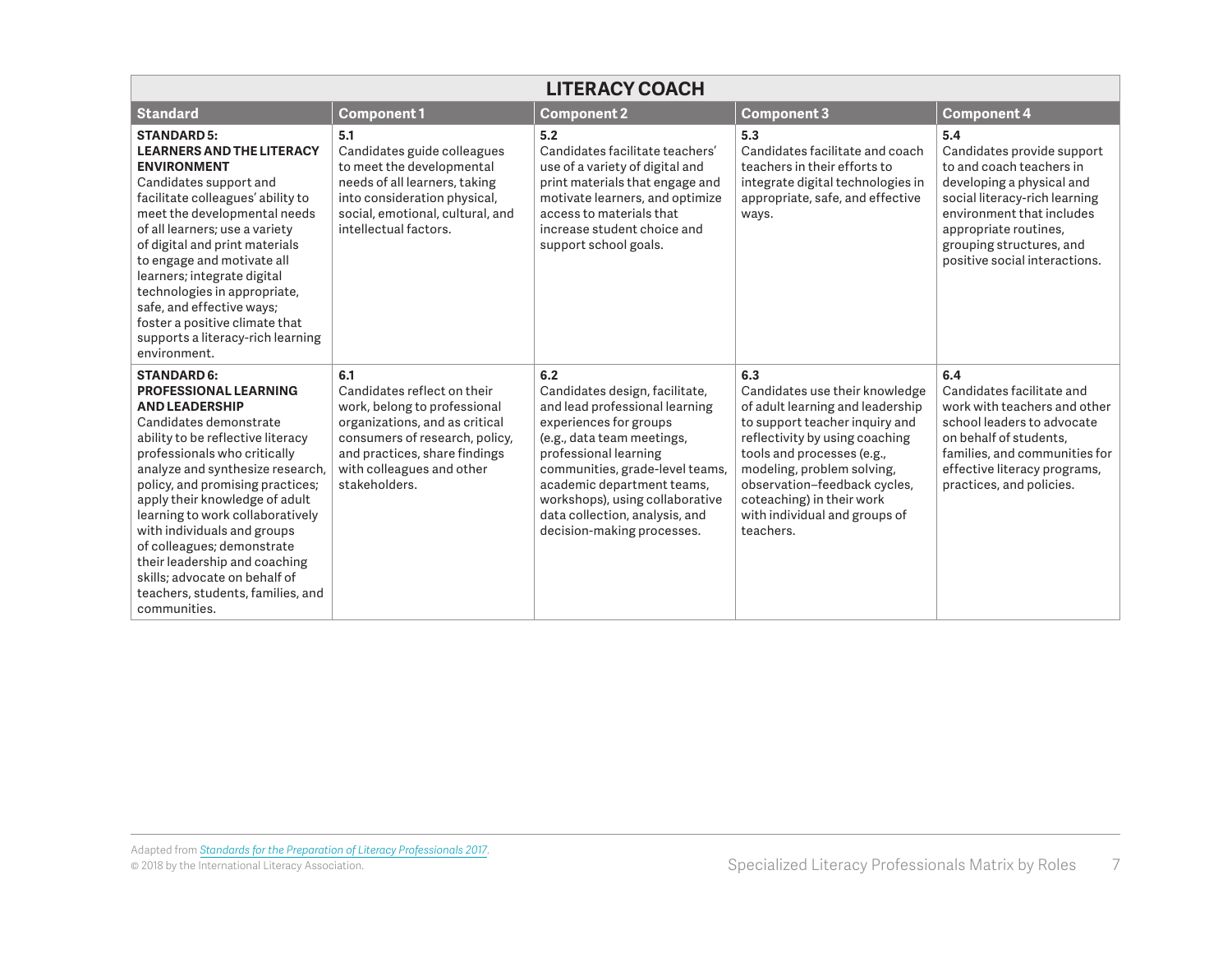| <b>LITERACY COACH</b>                                                                                                                                                                                                                                                                                                                                                                                                                                                                                                                                                                              |                                                                                                                                                                                                                                                                                                         |                                                                                                                                                                                                                                                                                                                       |                                                                                                                                                                                                                          |                                                                                                                                                                                                                                                                                                                                                                                                       |  |
|----------------------------------------------------------------------------------------------------------------------------------------------------------------------------------------------------------------------------------------------------------------------------------------------------------------------------------------------------------------------------------------------------------------------------------------------------------------------------------------------------------------------------------------------------------------------------------------------------|---------------------------------------------------------------------------------------------------------------------------------------------------------------------------------------------------------------------------------------------------------------------------------------------------------|-----------------------------------------------------------------------------------------------------------------------------------------------------------------------------------------------------------------------------------------------------------------------------------------------------------------------|--------------------------------------------------------------------------------------------------------------------------------------------------------------------------------------------------------------------------|-------------------------------------------------------------------------------------------------------------------------------------------------------------------------------------------------------------------------------------------------------------------------------------------------------------------------------------------------------------------------------------------------------|--|
| Standard                                                                                                                                                                                                                                                                                                                                                                                                                                                                                                                                                                                           | <b>Component1</b>                                                                                                                                                                                                                                                                                       | <b>Component 2</b>                                                                                                                                                                                                                                                                                                    | <b>Component 3</b>                                                                                                                                                                                                       | <b>Component 4</b>                                                                                                                                                                                                                                                                                                                                                                                    |  |
| <b>STANDARD 7:</b><br><b>PRACTICUM/CLINICAL</b><br><b>EXPERIENCES</b><br>Candidates complete<br>supervised, integrated, and<br>extended practica/clinical<br>experiences that include both<br>collaborative and coaching<br>roles with teacher(s) and<br>schoolwide collaboration and<br>leadership for instructional<br>practices, curriculum design,<br>professional development,<br>or family/community-school<br>partnerships; practicum<br>experiences are ongoing<br>in school-based setting(s);<br>supervision includes<br>observation and ongoing<br>feedback by qualified<br>supervisors. | 7.1<br>Candidates collaborate and<br>coach individual and/or small<br>groups of teachers in using<br>assessment data to design,<br>revise, implement, and evaluate<br>literacy instruction. Settings<br>may include candidate's own<br>school, literacy clinic, other<br>school, or community settings. | 7.2<br>Candidates develop expertise<br>in collaborative and coaching<br>roles at the schoolwide level to<br>improve and develop literacy<br>instructional practices, design<br>or revise literacy curricula,<br>lead professional learning<br>experiences, and facilitate<br>family/community-school<br>partnerships. | 7.3<br>Candidates have one or more<br>ongoing opportunities for<br>authentic, school-based<br>practicum experiences that<br>include opportunities for<br>candidates to network with and<br>be mentored by other coaches. | 7.4<br>Candidates receive<br>supervision, including<br>observation (in-person,<br>computer assisted,<br>or video analysis) and<br>ongoing feedback during<br>their practicum/clinical<br>experiences by supervisors<br>who understand coaching<br>processes and tools,<br>have literacy content and<br>pedagogical knowledge,<br>understand literacy<br>assessment, and have<br>coaching experiences. |  |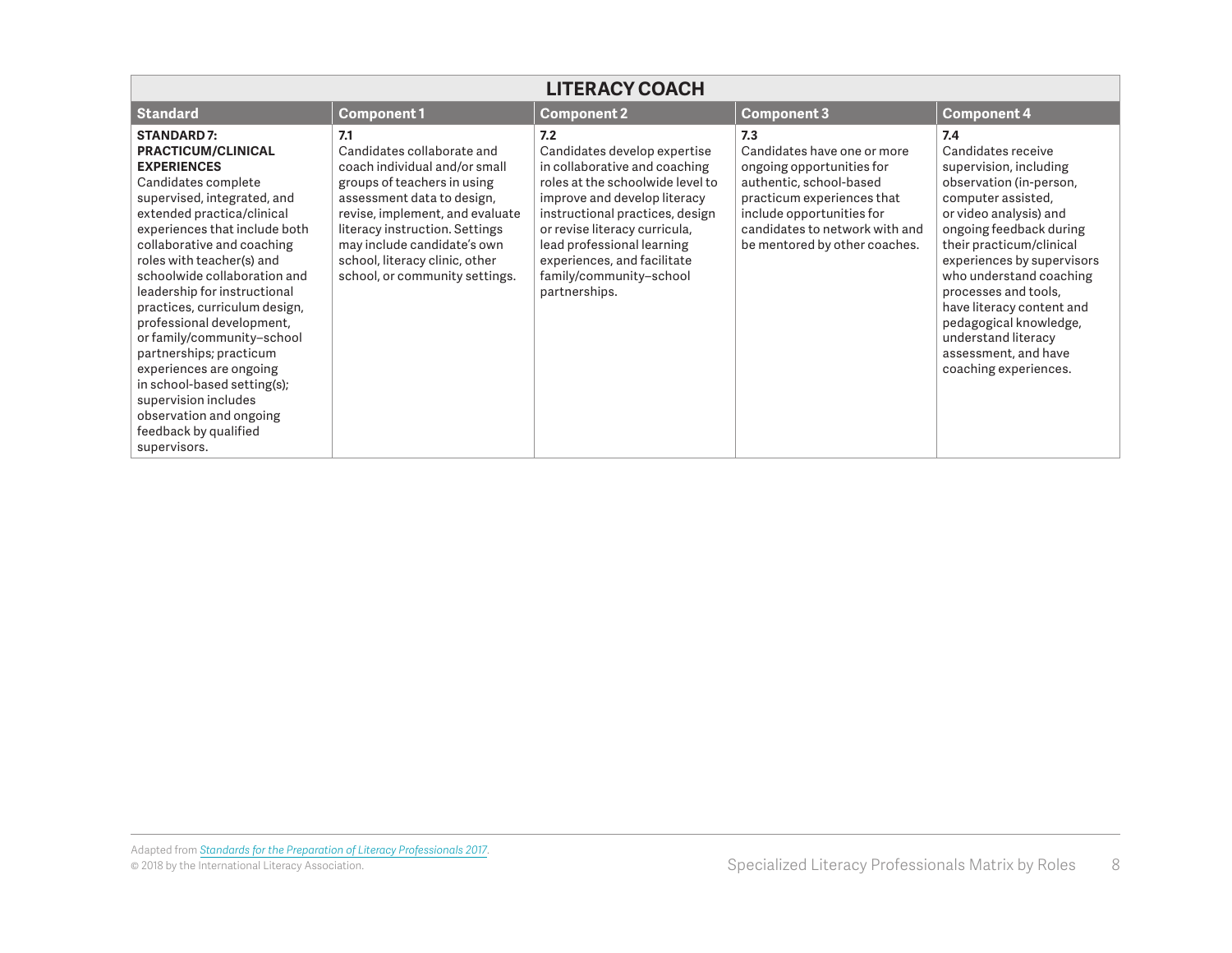| <b>LITERACY COORDINATOR/SUPERVISOR</b>                                                                                                                                                                                                                                                                                                                                                                                                                                                                   |                                                                                                                                                                                                                                                                                                                                                                                                       |                                                                                                                                                                                                                                                              |                                                                                                                                                                                                                                                                                            |                                                                                                                                                                                                                                                                                                                                                     |  |
|----------------------------------------------------------------------------------------------------------------------------------------------------------------------------------------------------------------------------------------------------------------------------------------------------------------------------------------------------------------------------------------------------------------------------------------------------------------------------------------------------------|-------------------------------------------------------------------------------------------------------------------------------------------------------------------------------------------------------------------------------------------------------------------------------------------------------------------------------------------------------------------------------------------------------|--------------------------------------------------------------------------------------------------------------------------------------------------------------------------------------------------------------------------------------------------------------|--------------------------------------------------------------------------------------------------------------------------------------------------------------------------------------------------------------------------------------------------------------------------------------------|-----------------------------------------------------------------------------------------------------------------------------------------------------------------------------------------------------------------------------------------------------------------------------------------------------------------------------------------------------|--|
| <b>Standard</b>                                                                                                                                                                                                                                                                                                                                                                                                                                                                                          | <b>Component1</b>                                                                                                                                                                                                                                                                                                                                                                                     | <b>Component 2</b>                                                                                                                                                                                                                                           | <b>Component 3</b>                                                                                                                                                                                                                                                                         | <b>Component 4</b>                                                                                                                                                                                                                                                                                                                                  |  |
| <b>STANDARD1:</b><br><b>FOUNDATIONAL KNOWLEDGE</b><br>Candidates demonstrate<br>knowledge of the major<br>theoretical, conceptual,<br>historical, and evidence-based<br>foundations of literacy and<br>language; knowledge of effective<br>schoolwide professional learning;<br>knowledge base for developing,<br>implementing, and evaluating<br>school- or districtwide literacy<br>programs, pre-K through grade<br>12; knowledge of the integral<br>role of the literacy coordinator/<br>supervisor. | 1.1<br>Candidates demonstrate<br>knowledge of major theoretical,<br>conceptual, historical, and<br>evidence-based foundations<br>of language and literacy<br>(reading, writing, speaking,<br>listening, viewing, and visually<br>representing) from pre-K through<br>grade 12, including connections<br>and potential integration for<br>literacy learning, including in the<br>academic disciplines. | 1.2<br>Candidates demonstrate<br>knowledge about effective<br>schoolwide professional<br>learning, adult learning theory,<br>leadership, and an understanding<br>of how policy at the local, state,<br>and national levels affects<br>literacy programs.     | 1.3<br>Candidates demonstrate<br>knowledge of and can critique<br>research about models of school<br>reform and the implementation<br>and evaluation of comprehensive<br>schoolwide literacy programs,<br>pre-K through grade 12.                                                          | 1.4<br>Candidates demonstrate<br>knowledge of historical<br>and evidence-based<br>foundations related<br>to the leadership and<br>administrative role of the<br>literacy coordinator.                                                                                                                                                               |  |
| <b>STANDARD 2:</b><br><b>CURRICULUM AND</b><br><b>INSTRUCTION</b><br>Candidates lead the<br>development, implementation,<br>and evaluation of school- and<br>districtwide literacy curriculum<br>and instructional practices;<br>advocate for and lead efforts<br>to engage families and<br>communities.                                                                                                                                                                                                 | 2.1<br>Candidates lead school- and<br>districtwide literacy curriculum<br>efforts and analyze needs<br>assessments resulting in an<br>action plan that provides<br>for horizontal and vertical<br>alignment, is comprehensive<br>and evidence based, provides<br>for ongoing evaluation, and is<br>aligned with district and state<br>standards.                                                      | 2.2<br>Candidates lead and support<br>school- and districtwide<br>literacy instructional efforts<br>to develop, implement, and<br>evaluate evidence-based literacy<br>practices across classrooms and<br>in academic disciplines, pre-K<br>through grade 12. | 2.3<br>Candidates develop, in<br>collaboration with school and<br>district personnel, a vision<br>and goals for the literacy<br>program that reflect evidence-<br>based practices, the effective<br>integration of technology, and an<br>inclusive, differentiated literacy<br>curriculum. | 2.4<br>Candidates advocate for<br>and lead efforts to engage<br>families and communities<br>in literacy initiatives that<br>improve student learning,<br>including the development<br>of literacy curricula and<br>instructional practices<br>that are inclusive.<br>differentiated, and socially,<br>culturally, and linguistically<br>responsive. |  |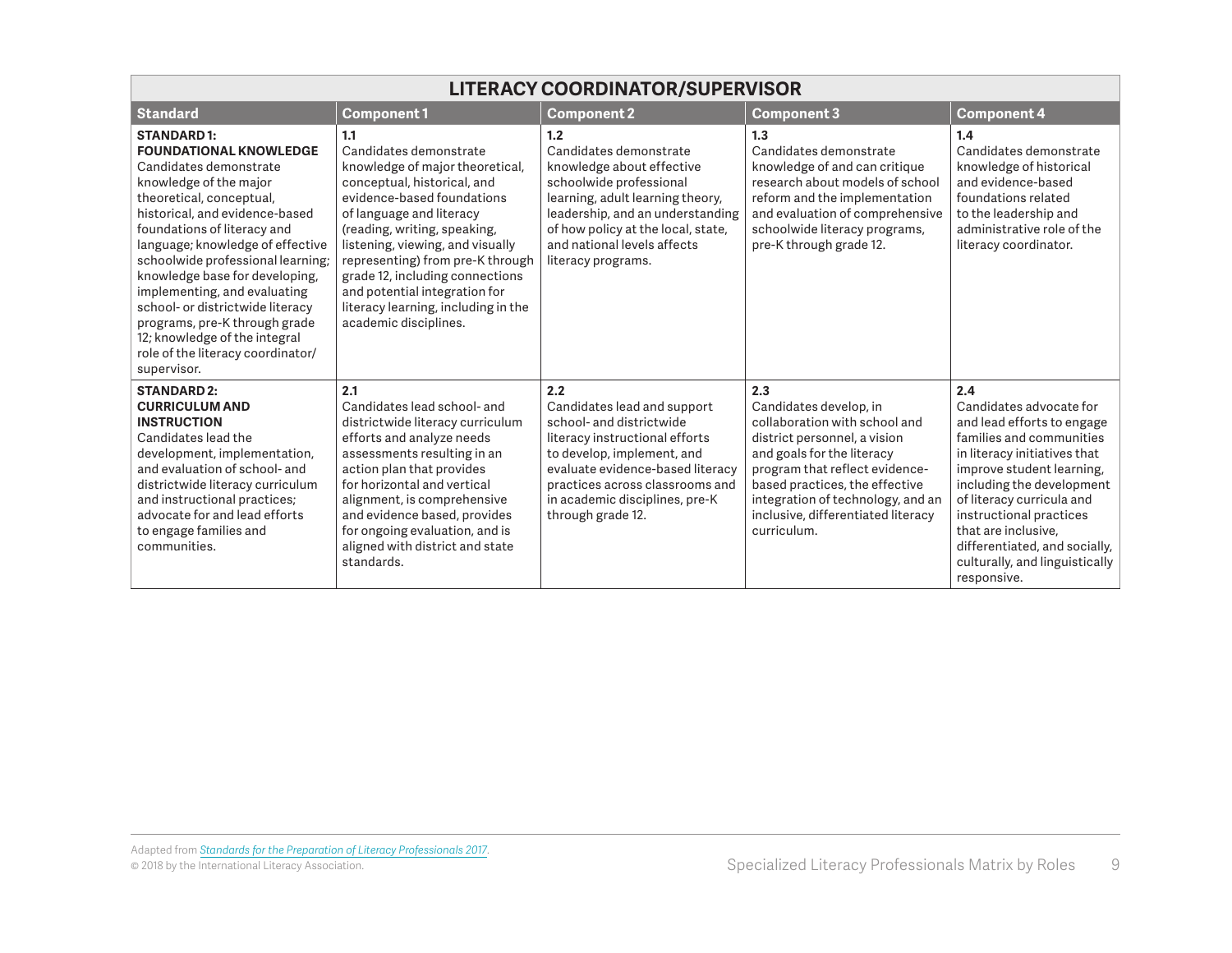| <b>LITERACY COORDINATOR/SUPERVISOR</b>                                                                                                                                                                                                                                                                                                                                                                                                                                                                                                                                                            |                                                                                                                                                                                                                                                                                                                                               |                                                                                                                                                                                                                                                                                                                               |                                                                                                                                                                                                                                                                                                                                                                                  |                                                                                                                                                                                                                                                                                            |
|---------------------------------------------------------------------------------------------------------------------------------------------------------------------------------------------------------------------------------------------------------------------------------------------------------------------------------------------------------------------------------------------------------------------------------------------------------------------------------------------------------------------------------------------------------------------------------------------------|-----------------------------------------------------------------------------------------------------------------------------------------------------------------------------------------------------------------------------------------------------------------------------------------------------------------------------------------------|-------------------------------------------------------------------------------------------------------------------------------------------------------------------------------------------------------------------------------------------------------------------------------------------------------------------------------|----------------------------------------------------------------------------------------------------------------------------------------------------------------------------------------------------------------------------------------------------------------------------------------------------------------------------------------------------------------------------------|--------------------------------------------------------------------------------------------------------------------------------------------------------------------------------------------------------------------------------------------------------------------------------------------|
| <b>Standard</b>                                                                                                                                                                                                                                                                                                                                                                                                                                                                                                                                                                                   | <b>Component1</b>                                                                                                                                                                                                                                                                                                                             | <b>Component 2</b>                                                                                                                                                                                                                                                                                                            | <b>Component 3</b>                                                                                                                                                                                                                                                                                                                                                               | <b>Component 4</b>                                                                                                                                                                                                                                                                         |
| <b>STANDARD 3:</b><br><b>ASSESSMENT AND</b><br><b>EVALUATION</b><br>Candidates provide leadership<br>for developing and evaluating<br>a districtwide comprehensive<br>assessment system to inform and<br>evaluate districtwide instruction.<br>including interventions; facilitate<br>discussions to interpret<br>and analyze data patterns;<br>design and facilitate district<br>improvement initiatives with<br>appropriate professional learning<br>experiences; communicate<br>districtwide assessment results<br>and advocate for appropriate<br>literacy practices.                         | 3.1<br>Candidates, in collaboration with<br>colleagues, develop, monitor,<br>and evaluate a districtwide<br>comprehensive language and<br>literacy assessment system to<br>improve curriculum, instruction,<br>and student learning; monitor<br>gaps and/or redundancy across<br>assessments and adjust the<br>assessment system accordingly. | 3.2<br>Candidates lead and facilitate<br>discussions with administrators.<br>teachers, and other stakeholders<br>to interpret and analyze data<br>patterns at the district level and<br>to develop recommendations<br>for improving student learning<br>districtwide.                                                         | 3.3<br>Candidates design district<br>improvement initiatives<br>that incorporate focused<br>analysis of assessment data,<br>goal setting, and the design<br>and implementation of<br>relevant professional learning<br>experiences.                                                                                                                                              | 3.4<br>Candidates communicate<br>with, seek input from,<br>and explain districtwide<br>assessment results to<br>stakeholders such as<br>teachers, administrators,<br>families, community<br>leaders, and policymakers<br>and advocate for effective<br>literacy practices and<br>programs. |
| <b>STANDARD 4:</b><br><b>DIVERSITY AND EQUITY</b><br>Candidates apply foundational<br>knowledge to lead and guide<br>school- and districtwide efforts<br>to advance diversity and equity;<br>promote self-reflection by<br>school personnel about the<br>effect of culture, beliefs, and<br>potential biases on literacy<br>instruction; develop, organize,<br>and lead professional learning<br>experiences related to diversity<br>for school and district staff:<br>advocate for change in education<br>practices and institutional<br>structures that are inherently<br>biased or prejudiced. | 4.1<br>Candidates apply foundational<br>knowledge and theories to<br>lead and guide school- and<br>districtwide efforts to advance<br>diversity and equity.                                                                                                                                                                                   | 4.2<br>Candidates engage with<br>districtwide personnel in self-<br>reflection about the effect of<br>culture, beliefs, and potential<br>biases on literacy instruction<br>and how to create school<br>environments and instructional<br>experiences that are culturally<br>and linguistically relevant and<br>socially just. | 4.3<br>Candidates develop, organize,<br>and lead professional learning<br>experiences that assist school<br>personnel in transforming<br>and creating diverse learning<br>experiences for students that<br>reflect their language and culture<br>throughout the grades and in the<br>academic disciplines and link<br>school, home, community, and<br>family literacy practices. | 4.4<br>Candidates advocate<br>for change in societal<br>practices and institutional<br>structures that are<br>inherently biased or<br>prejudiced against certain<br>groups and construct<br>strong and ongoing school,<br>community, and family<br>relationships.                          |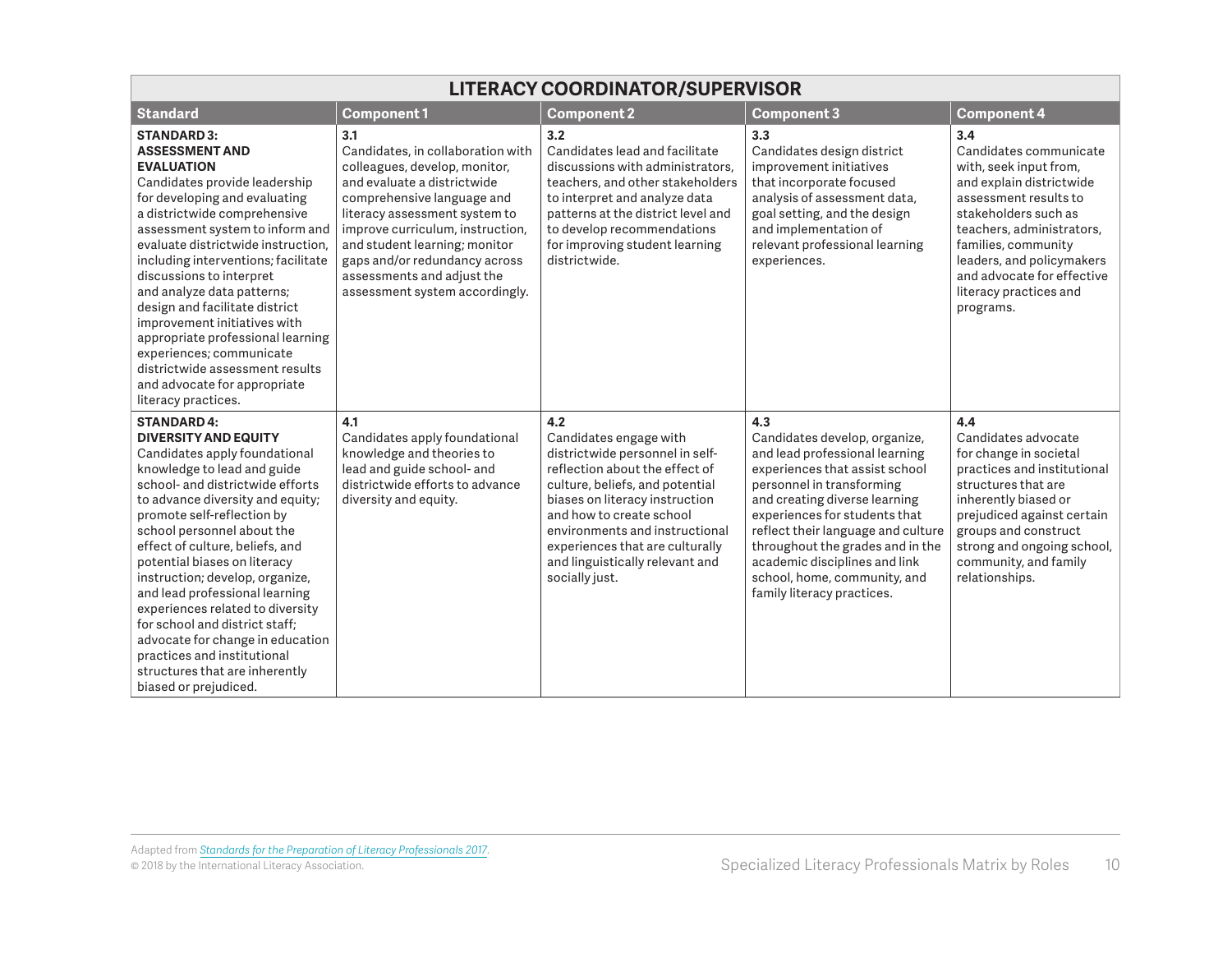| <b>LITERACY COORDINATOR/SUPERVISOR</b>                                                                                                                                                                                                                                                                                                                                                                                                                                                                                                                                                                                                |                                                                                                                                                                                                                                                |                                                                                                                                                                               |                                                                                                                                                                                                                                |                                                                                                                                                                                                                                                                                                                |  |
|---------------------------------------------------------------------------------------------------------------------------------------------------------------------------------------------------------------------------------------------------------------------------------------------------------------------------------------------------------------------------------------------------------------------------------------------------------------------------------------------------------------------------------------------------------------------------------------------------------------------------------------|------------------------------------------------------------------------------------------------------------------------------------------------------------------------------------------------------------------------------------------------|-------------------------------------------------------------------------------------------------------------------------------------------------------------------------------|--------------------------------------------------------------------------------------------------------------------------------------------------------------------------------------------------------------------------------|----------------------------------------------------------------------------------------------------------------------------------------------------------------------------------------------------------------------------------------------------------------------------------------------------------------|--|
| <b>Standard</b>                                                                                                                                                                                                                                                                                                                                                                                                                                                                                                                                                                                                                       | <b>Component1</b>                                                                                                                                                                                                                              | <b>Component 2</b>                                                                                                                                                            | Component 3                                                                                                                                                                                                                    | <b>Component 4</b>                                                                                                                                                                                                                                                                                             |  |
| <b>STANDARD 5:</b><br><b>LEARNERS AND THE LITERACY</b><br><b>ENVIRONMENT</b><br>Candidates develop, lead,<br>and evaluate school- and<br>districtwide opportunities<br>to differentiate instruction<br>to meet the developmental<br>needs of all learners; develop<br>with colleagues programs<br>that incorporate a variety of<br>digital and print materials<br>that engage and motivate all<br>learners; create policy and<br>support the appropriate, safe,<br>and effective integration of<br>digital technologies in literacy<br>programs; foster a positive<br>climate that supports a literacy-<br>rich learning environment. | 5.1<br>Candidates develop, lead,<br>and evaluate literacy plans<br>to ensure that they meet<br>the developmental needs<br>of all learners, taking into<br>consideration physical, social,<br>emotional, cultural, and<br>intellectual factors. | 5.2<br>Candidates develop, lead, and<br>evaluate opportunities for the<br>systemic use of a variety of<br>digital and print materials to<br>engage and motivate all learners. | 5.3<br>Candidates develop, lead the<br>implementation of, and evaluate<br>policy for the integration<br>of digital technologies in<br>appropriate, safe, and effective<br>ways, and assist teachers in<br>these efforts.       | 5.4<br>Candidates develop, lead,<br>and evaluate initiatives<br>to create a positive,<br>literacy-rich climate in<br>the schools and district to<br>support physical and social<br>learning environments<br>that include appropriate<br>routines, grouping<br>structures, and positive<br>social interactions. |  |
| <b>STANDARD 6:</b><br><b>PROFESSIONAL LEARNING AND</b><br><b>LEADERSHIP</b><br>Candidates are reflective literacy<br>professionals who demonstrate<br>the ability to coordinate ongoing<br>school and district literacy<br>improvement efforts; lead<br>curriculum revision and change<br>efforts; design, facilitate, and<br>coordinate effective professional<br>learning experiences; advocate<br>for and coordinate innovative<br>and sustainable school and<br>district improvement efforts that<br>address the context-specific<br>needs of the local community.                                                                | 6.1<br>Candidates demonstrate<br>ability to be reflective literacy<br>professionals who use their<br>knowledge to coordinate ongoing<br>school and district literacy<br>improvement efforts.                                                   | 6.2<br>Candidates facilitate efforts to<br>design, implement, and evaluate<br>school- or districtwide literacy<br>curriculum.                                                 | 6.3<br>Candidates design, facilitate, and<br>coordinate effective professional<br>learning experiences that<br>lead to the development,<br>implementation, and evaluation<br>of school- and districtwide<br>literacy programs. | 6.4<br>Candidates advocate<br>for and coordinate<br>innovative and sustainable<br>school and district<br>improvement efforts<br>that address the context-<br>specific needs of the local<br>community.                                                                                                         |  |